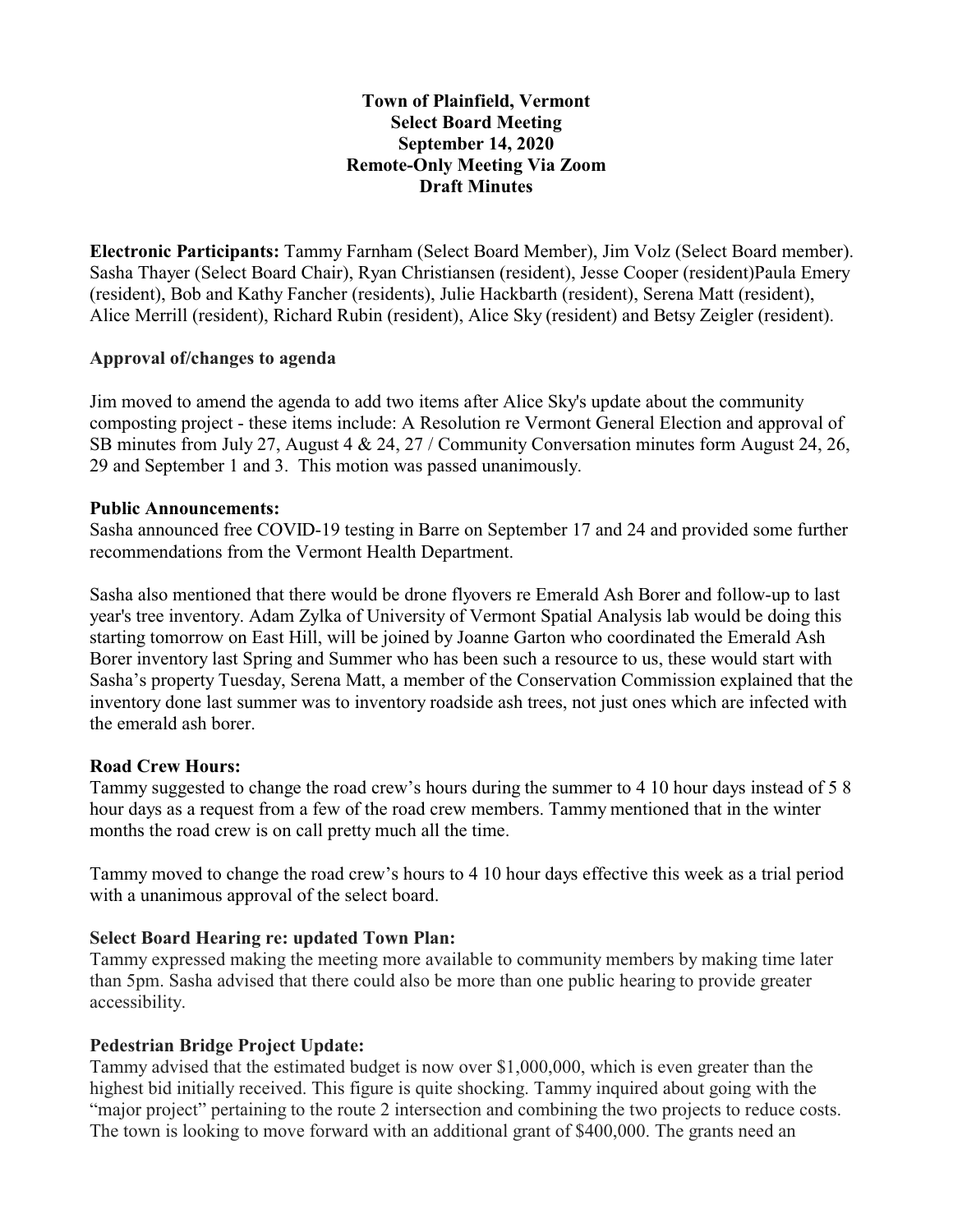acceptance/declination by the end of the month. The project has not been voted on, so it's difficult to move forward with the grant.

Traffic control is an estimated \$300,000, Ross explained that the uncertainty of the project might be why this figure is so large.

Alice reminded everyone that this is also relating to the improvements of the route 2 intersection project, and it's important to think of these projects together rather than separately.

The town would need to come up with 20% of \$400,000. Alice stated that the grant comes up annually. Tammy agreed, and said that the town may be able to put the whole project on hold for a year. Alice advised Tammy to discuss with Ross in their next meeting.

The cost estimate for the pedestrian bridge in June 2019 was \$518,872, at this point the resident engineering cost was \$29,000. The current estimate \$1,035,155 and the engineer cost has more than doubled to be \$65,000. Sasha indicated that if costs continue to go up, action should be taken sooner rather than later. Alice urged for this to be brought to vote as the financial impact has gotten very large.

Tammy indicated that we needed to look forward at how to handle the 20% cost of this project if the town chooses to move forward or to take the loss of \$127,000. She also said that she would ask Ross about combining the two projects to see if it would lessen the cost and if it's possible to put the project on hold for a year so that the town's people could vote on the project and move forward with a grant at a later time.

Tammy suggested to move forward with the engineering cost estimate from Dufresne for up to \$4,500 and sign the contract to formalize the agreement.

Jim moved to authorize Tammy to sign the contract with Dufresne, Sasha added that the contract was dated September 10, 2020 from Dufresne Consulting Group Engineer – with a unanimous approval from the select board.

# **Route 2 Intersection Project:**

Tammy met with Claire to work out some questions for the survey. Claire recommended using Survey Monkey, as they have a subscription to the service. If the town decides to move forward with the major project, more federal money will be used to figure out the details (land owners, contractors), but the town is financially accountable if they choose not to proceed. Tammy intends to work on the logistics of the mailing and expressed that she would like feedback from the other select board members regarding finalizing the survey. Sasha proposed setting up a special meeting to discuss the grant and the survey on September  $18<sup>th</sup>$  at 7:30am.

### **Richard Rubin and Jayne Israel Use of Right of Way application and approval**

Request for power to be run underground to barn across the road (land owned on both sides of the road by Richard & Joyce). Tammy reminded the community that it is important to give the town clerk's office plenty of time before a project begins. Sasha agreed that the town has been very accommodating for these kinds of circumstances but it is not favorable, as there are a lot of hoops to jump through. Richard expressed gratitude for Carol and her promptness in putting all the pieces together to move forward.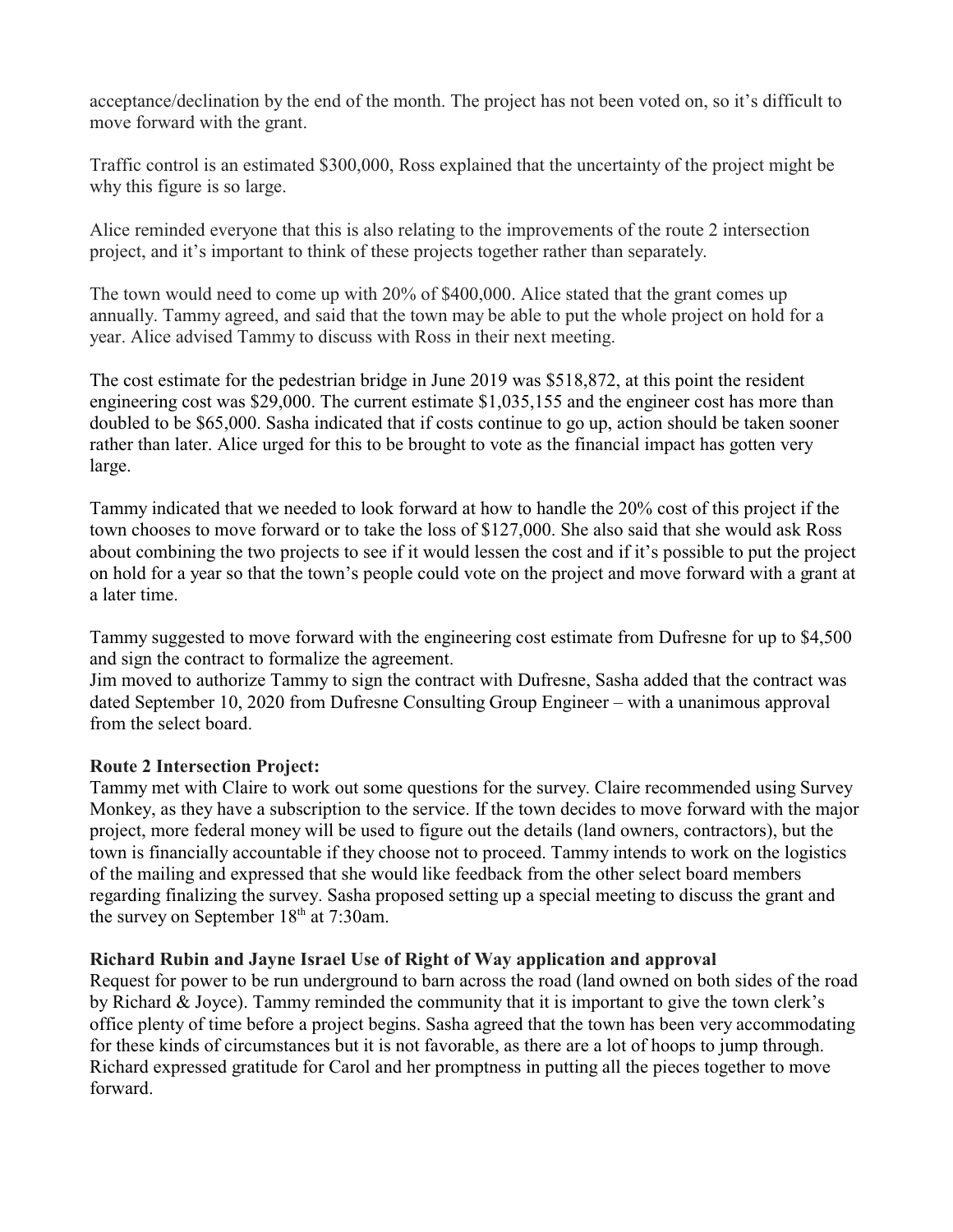Jim moved to approve the permit and authorize Sasha to sign it, with a unanimous approval of the select board.

## **Meeting Minute Approval:**

July 27, August 4, August 24, August 27 Community Meeting Minutes: 8/24, 8/26, 8/29, 9/1, & 9/3

Jim moved to approve the referenced meeting minutes, with a unanimous approval of the select board.

## **Resolution re Vermont General Election:**

Sasha urged the select board to oppose the lawsuit and support the plan to allow all registered voters get a ballot by mail. Jim suggested for this to be brought up at the special meeting on 9/18, Sasha & Tammy agreed.

## **Update on community composting:**

Alice Sky provided an update on community composting. She stated that the compost grant proposal is for \$3,000, due on October  $5<sup>th</sup>$ . The funding for the grant includes a shelter for the bin will be necessary to keep snow from building up on the pile and signage to help educate community members on how to effectively compost. Alice stated that she would hear back on the grant within a few weeks after submission. The compost bin will be at the edge of the parking lot at the rec field (between the parking lot and the road). Alice indicated that the two concerns include rodents/animals and smell, of which both issues have been minimized. Alice specified that one of the ways to minimize animals would be to combination lock the compost bin. Jim suggested for the combination to only be provided to individuals that understand the specifications of compost.

Jim moved to approve the second application for the compost bin with a unanimous approval of the select board.

# **Job Description for Road Commissioner:**

Tammy & Jim indicated that the suggestions from Sasha were sent out too late for review. This topic will be taken up at the next select board meeting.

# **Approval of stray animal contracts with Cheryl McQueeney:**

Cheryl stated that she would be willing to be a resource for animals to be taken to for confinement (\$15/day).

Sasha moved to authorized Cheryl McQueeney to receive animals for confinement under the terms of our animal control ordinance, with a unanimous approval of the select board.

The town is still searching for an animal control officer, town constable and planning commissioner.

### **October 12th SB Meeting:**

October  $12<sup>th</sup>$  is a holiday (Indigenous Peoples Day/Columbus Day), Tammy suggested to cancel the meeting as a result of all of the special meetings. Sasha mentioned that the town hall opera house management contract is on the agenda, but that could be changed to the last meeting in September or second meeting in October. Sasha also indicated that the updated town plan from the planning commission is tentatively on the October  $12<sup>th</sup>$  meeting agenda. Tammy stated that October  $5<sup>th</sup>$  will be the closure of the surveys for the route 2 project to analyze the surveys, so a special meeting will need